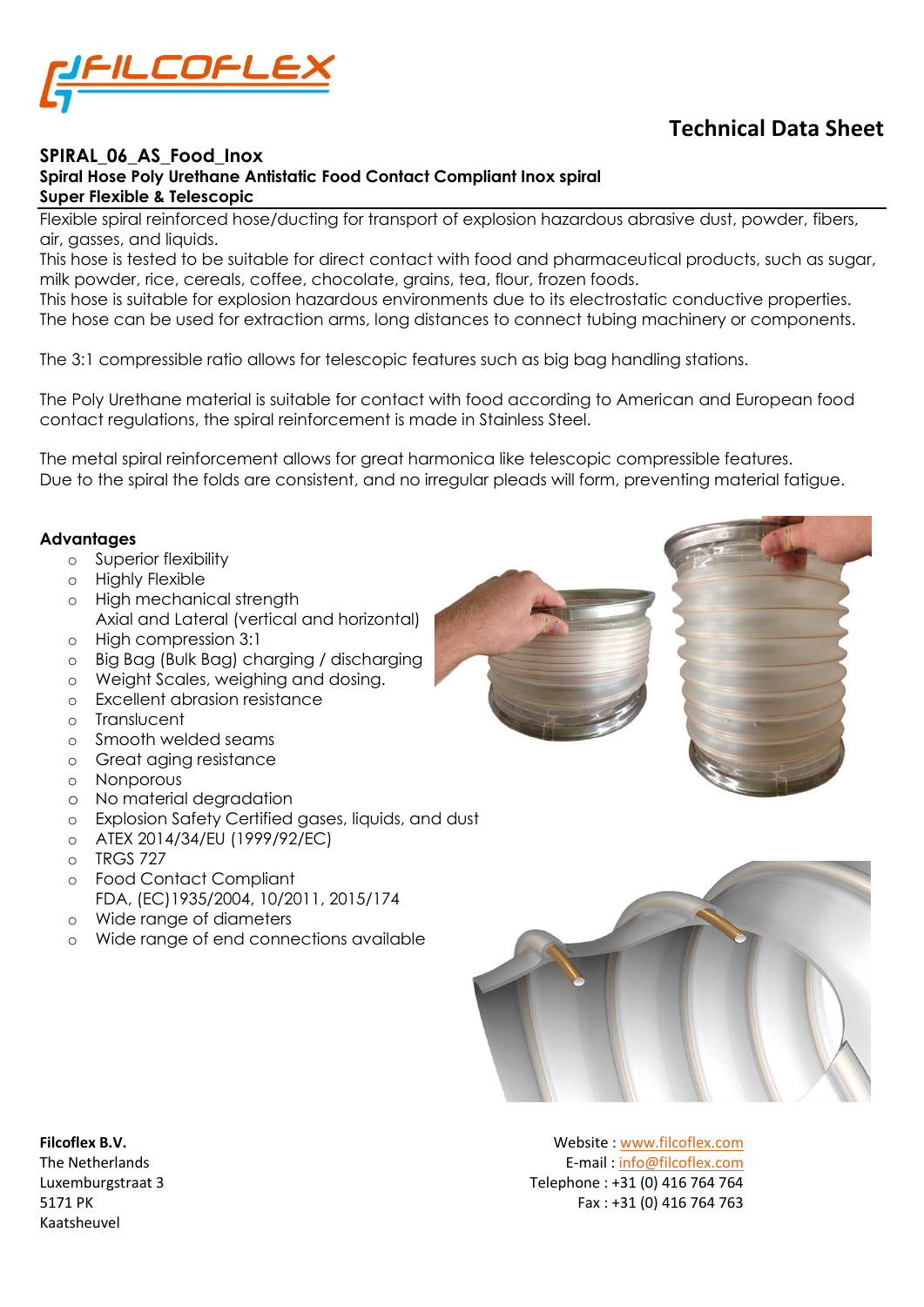

### **Applications**

## **Technical Data Sheet**

Harmonica's, Telescopic applications, big-bag, bulk-bag emptying / discharging, charging and emptying handling equipment, long hoses, dust extracting arms,

Stationary, Vibratory, Gyratory, Sifters, Screeners, Feeders, Spray driers, Fluid Bed, Static Cool Bed, Bin dischargers, Hoppers, Conveyors, Packing equipment, Storage silos, Screw conveyors, Valves, butterfly valves, Rotary valves, Tanks, Silo's, any sort of product handling equipment Air ducting, Fans, Inflatable seals, Covers, Outside protection sleeves, Bellows, Load cell (high volume, weight, and capacity), ATEX zones 20,21,22, 0,1,2 gasses, dusts, and liquids.

#### **General Properties**



Kaatsheuvel

**Filcoflex B.V.** Website [: www.filcoflex.com](file://///flcfps01/data/Folders%20brochures%20en%20Documentatie/_Materiaal%20specificaties/PU/PU-UF_03-07-1-15/Originele%20documenten/www.filcoflex.com) The Netherlands E-mail [: info@filcoflex.com](mailto:info@filcoflex.com?subject=Contact%20through%20Datasheet%20forms) Luxemburgstraat 3 Telephone : +31 (0) 416 764 764 5171 PK Fax : +31 (0) 416 764 763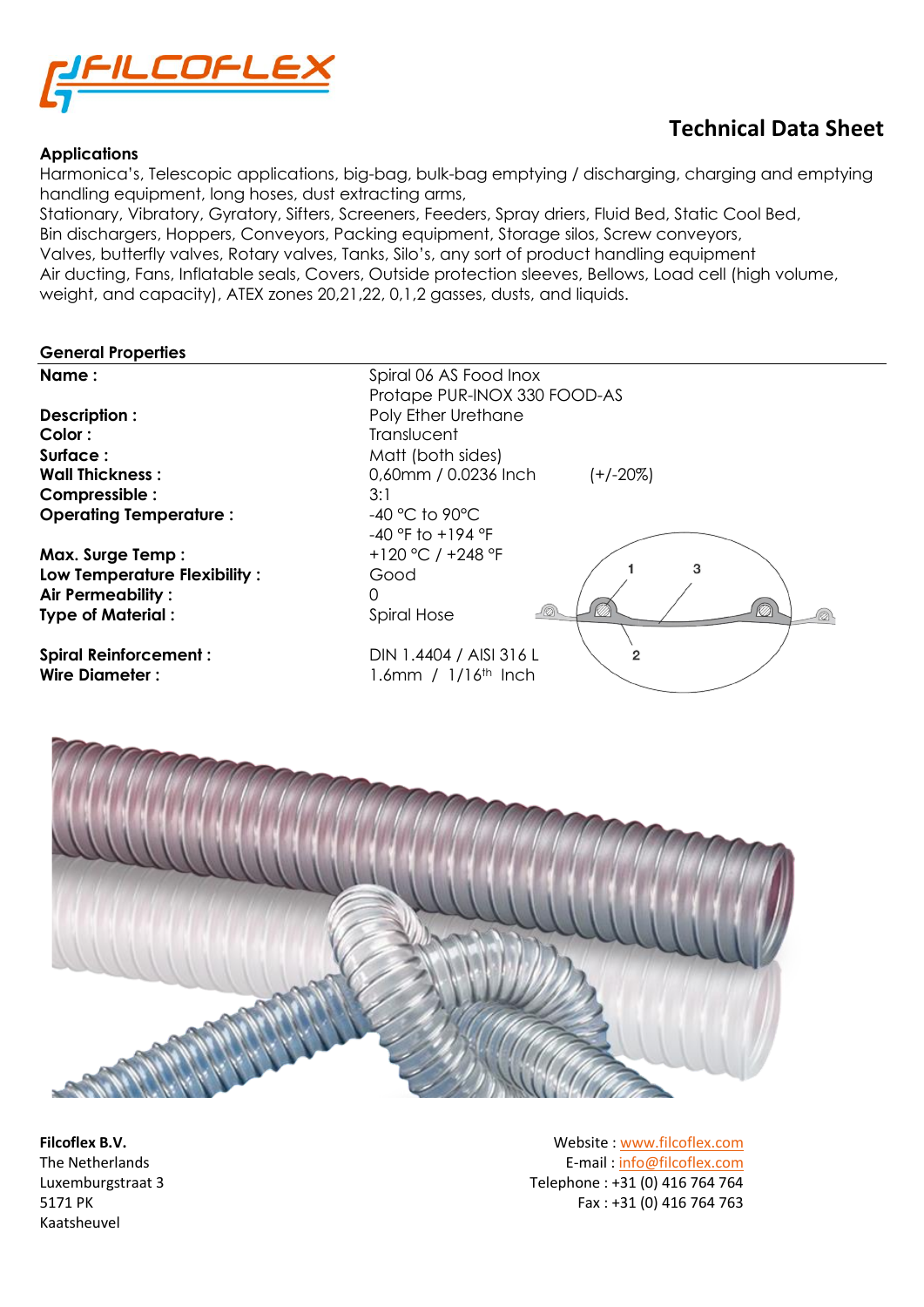

## **Technical Data Sheet**

| <b>Available Diameters and Pressure Resistance</b> |             |      |                 |          |                       |                |
|----------------------------------------------------|-------------|------|-----------------|----------|-----------------------|----------------|
| Ø                                                  | Ø           | Ø OD | <b>Pressure</b> | Vacuum   | <b>Bending Radius</b> | Minimum Length |
| mm                                                 | <b>Inch</b> | mm   | Bar             | Bar      | mm                    | M              |
|                                                    |             |      | DIN26057        | DIN26057 |                       |                |
| 38                                                 | 1.5         | 45   | 1.075           | 0.355    | 26                    | 5/10           |
| 40                                                 | 1.57        | 47   | 1.020           | 0.355    | 27                    | 5/10           |
| 50                                                 | 2.0         | 57   | 0.820           | 0.220    | 33                    | 5/10           |
| 60                                                 | 2.36        | 67   | 0.685           | 0.180    | 38                    | 5/10           |
| 63                                                 | 2.5         | 71   | 0.635           | 0.165    | 41                    | 5/10           |
| 70                                                 | 2.75        | 78   | 0.590           | 0.155    | 43                    | 5/10           |
| 75                                                 | 3           | 83   | 0.550           | 0.145    | 46                    | 5/10           |
| 80                                                 | 3.15        | 88   | 0.515           | 0.135    | 48                    | 5/10           |
| 100                                                | 4           | 108  | 0.415           | 0.080    | 58                    | 5/10           |
| 125                                                | 5           | 133  | 0.335           | 0.065    | 71                    | 5/10           |
| 150                                                | 6           | 158  | 0.275           | 0.055    | 83                    | 5/10           |
| 160                                                | 6.3         | 168  | 0.260           | 0.050    | 88                    | 5/10           |
| 178                                                | 7           | 188  | 0.230           | 0.045    | 98                    | 5/10           |
| 200                                                | 8           | 208  | 0.210           | 0.030    | 108                   | 5/10           |
| 250                                                | 10          | 258  | 0.165           | 0.025    | 133                   | 5/10           |
| 300                                                | 12          | 308  | 0.140           | 0.020    | 158                   | 5/10           |

Overpressure and under pressure are recommended threshold operating values, products can be subject to higher loads upon request.

The bending radius is measured through the inside of the hose arch. The right to make technical modifications is reserved. All values determined at 20°C and are approximate data.



Kaatsheuvel

**Filcoflex B.V.** Website [: www.filcoflex.com](file://///flcfps01/data/Folders%20brochures%20en%20Documentatie/_Materiaal%20specificaties/PU/PU-UF_03-07-1-15/Originele%20documenten/www.filcoflex.com) The Netherlands E-mail [: info@filcoflex.com](mailto:info@filcoflex.com?subject=Contact%20through%20Datasheet%20forms) Luxemburgstraat 3 Telephone : +31 (0) 416 764 764 5171 PK Fax : +31 (0) 416 764 763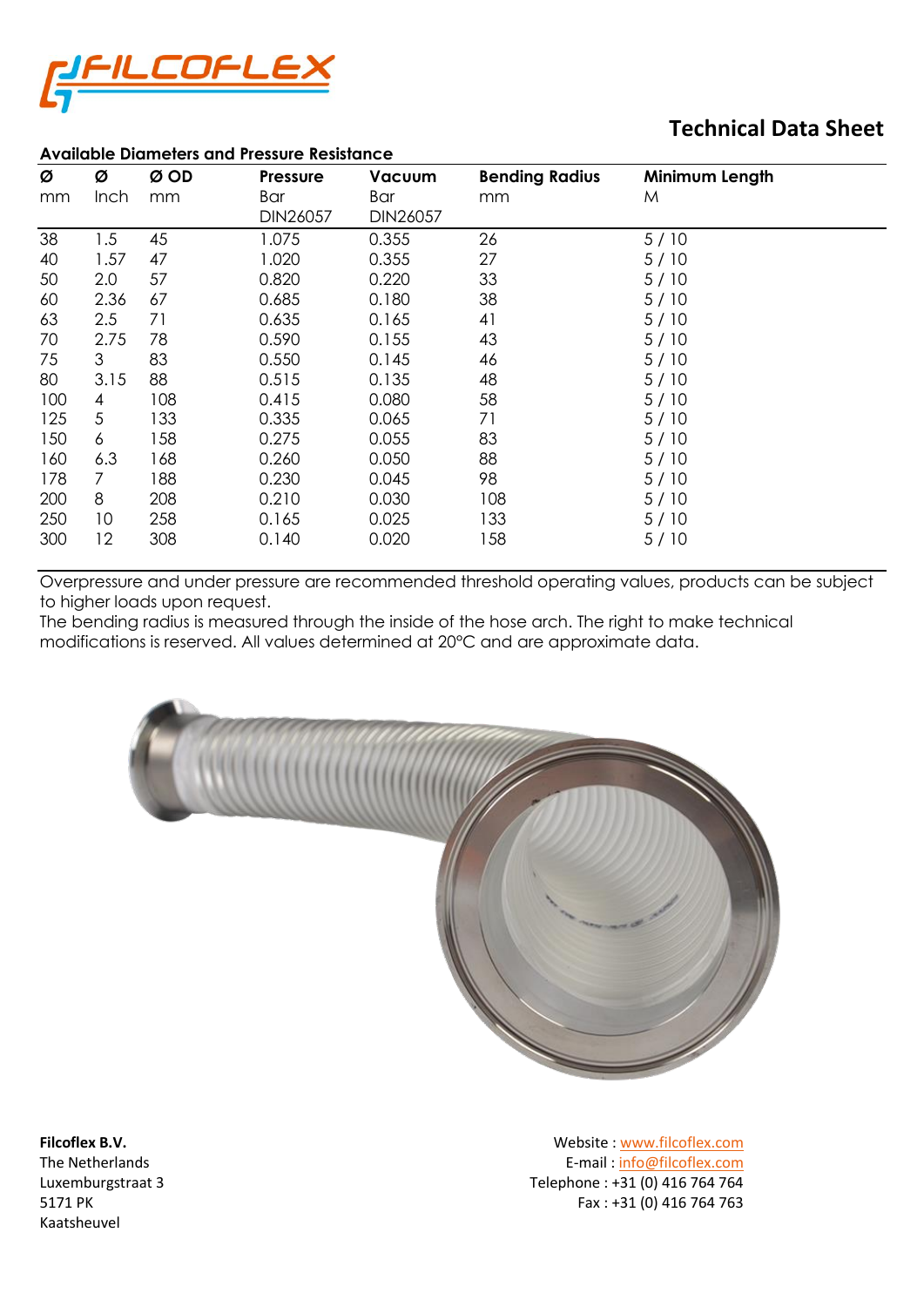

## **ATEX & Explosion Safety**

## **Technical Data Sheet**

Permanently antistatic wall in accordance with ISO 8031 electrical and surface resistance  $<$  10<sup>9</sup> Ω and in accordance with TRGS 727 < 2.5\*10<sup>8</sup> Ω.

In accordance with ATEX 2014/34/EU (1999/92/EC) and German TRGS 727: pneumatic transport of flammable dusts and bulk combustible materials (zone 20, 21, 22), aspiration of combustible dusts (Zone 22 inside), for conveying for flammable liquids (inside zone 0,1,2), for conveying for non-flammable liquids, for use in zone 1 and 2 (gases), for use in zone 0 (gases).

## **Test Report:**

- 005\_Spiral-PU-AS-FOOD-INOX\_Electrostatic Properties Testing Report\_\_\_dekra\_gutachten\_trgs\_727\_de\_2.PDF





Optional crimped on terminal lug with a Ø5.5mm hole.

Optional Quick Connect earthing connectors.

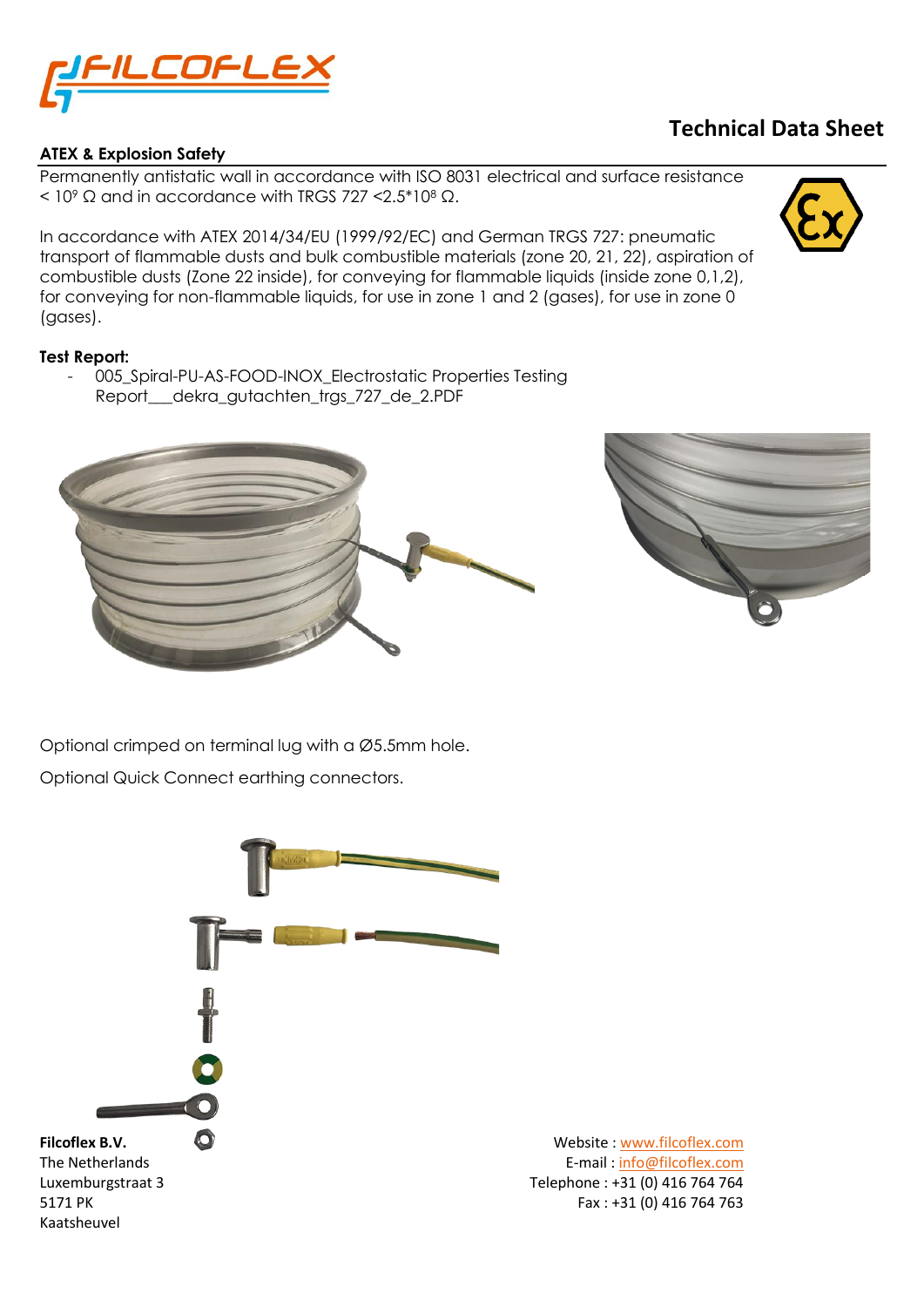

## **Food Contact Compliancy**

This product complies with the following regulations for plastics in repetitive contact with foods: \* All compliances to regulations have been approved by an independent testing laboratory for the complete hose according to:

## o **United States**

- o FDA 21 CFR 177.2600
- o **European Community**
	- o (EC) 1935/2004
	- o (EC) 10/2011
	- o (EC) 2015/74
	- o (EC) 2023-2006

Tested with food simulant E.

\* Some restrictions may apply, a copy of all certifications can be downloaded, or will be sent to you upon request. We will be happy to advise further if you have any questions.

## **Other compliances**

In accordance with GMP EC 2023/2006 Conforms to RoHS guideline



## **Test Report:**

001\_Spiral-PU-AS-FOOD-INOX\_Migration Testing Report\_\_8\_antistatic\_airduc\_protape\_barduc-ec-2015- 174 test report.PDF

Kaatsheuvel

**Filcoflex B.V.** Website [: www.filcoflex.com](file://///flcfps01/data/Folders%20brochures%20en%20Documentatie/_Materiaal%20specificaties/PU/PU-UF_03-07-1-15/Originele%20documenten/www.filcoflex.com) The Netherlands<br>
Luxemburgstraat 3 E-mail [: info@filcoflex.com](mailto:info@filcoflex.com?subject=Contact%20through%20Datasheet%20forms)<br>
Telephone : +31 (0) 416 764 764 Telephone : +31 (0) 416 764 764 5171 PK Fax : +31 (0) 416 764 763

# **Technical Data Sheet**